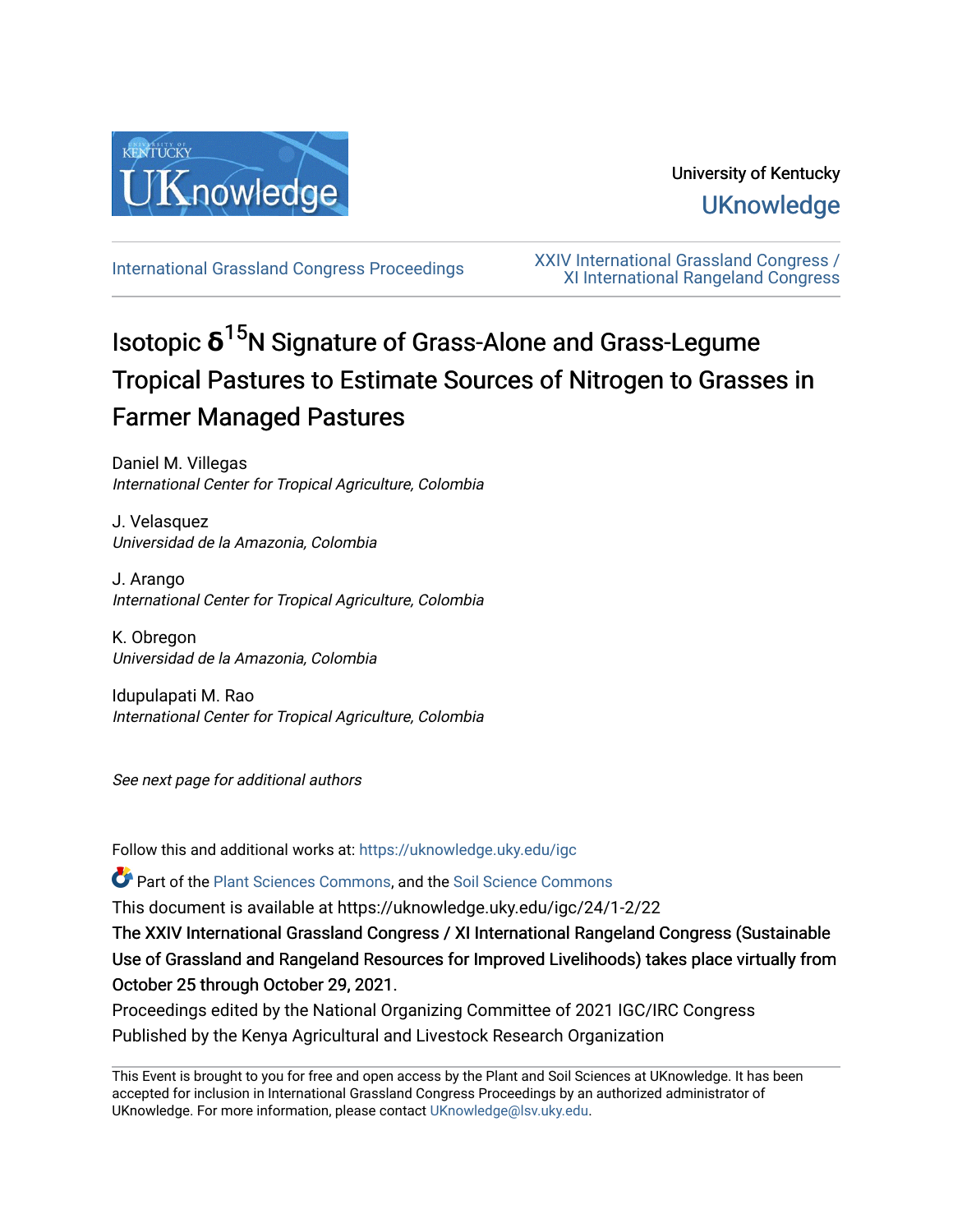# Presenter Information

Daniel M. Villegas, J. Velasquez, J. Arango, K. Obregon, Idupulapati M. Rao, G. Rosas, and A. Oberson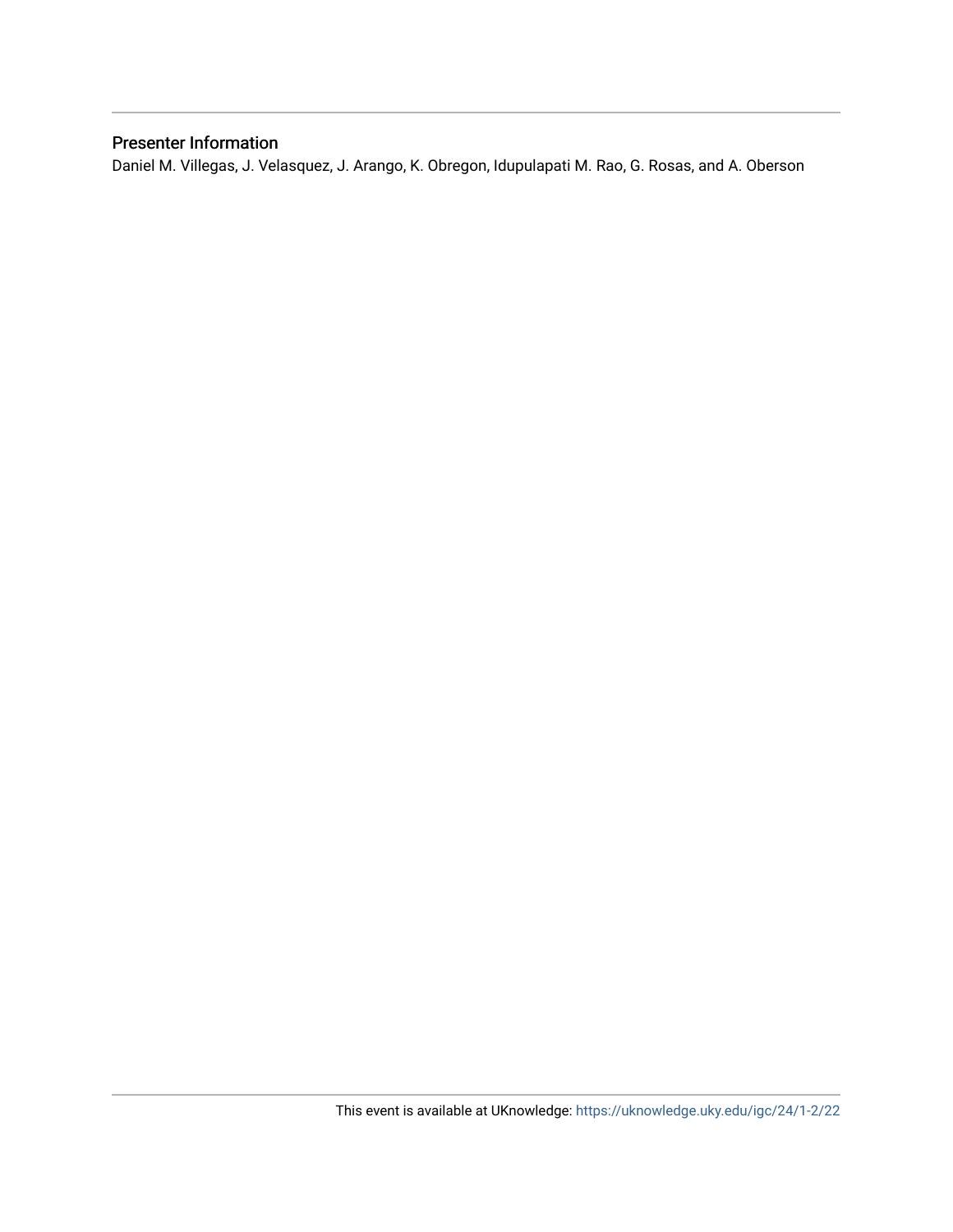# Isotopic  $\delta^{15}N$  signature of grass-alone and grass-legume tropical pastures to estimate sources of nitrogen to grasses in farmer managed pastures

Villegas, D. M.<sup>\*</sup>; Velasquez, J.<sup>†</sup>; Arango, J.<sup>\*</sup>; Obregon, K.<sup>†</sup>; Rao, I. M.<sup>\*</sup>; Rosas, G.<sup>†</sup>; and Oberson, A<sup>‡</sup>.

\* International Center for Tropical Agriculture (CIAT), Cali, Colombia; † Universidad de la Amazonia, Florencia, Colombia; ‡ ETH Zurich, Institute of Agricultural Sciences, Lindau, Switzerland.

**Key words**: Biological nitrogen fixation; *Urochloa* pastures; 15N natural abundance.

## **Abstract**

Vast areas of tropical forest have been converted into pastures sown with introduced grasses (*Urochloa* spp.). The majority of pastures exist in some stage of degradation, which has dramatic ecological and economic consequences. Our objective was to determine isotopic <sup>15</sup>N signature of grass alone and grass-legume pastures to estimate sources of nitrogen (N) to grasses in farmer managed pastures. This work contributes to enhancing the sustainability of tropical pastures in forest margins through the integration of legumes. The overarching hypothesis tested was that legumes associated with grasses will improve nutrient supply via symbiotic fixation and mobilization of soil phosphorus (P) reserves increasing belowground inputs and recycling of carbon (C), N and P. We have done preliminary research in ten paired plots of productive grass-alone vs. grass-legume pastures on farms located in the Caquetá region of Colombia. Pasture productivity and sources of plant N uptake using  $15N$  isotope natural abundance methods have been analysed. The integration of legumes increased biomass production by about 74%, and N and P uptake by two-fold. The legumes derived about 80% of their N via symbiotic fixation, showing the significance of this process to N nutrition despite the acidic soil conditions. The isotopic  $15N$  signature of grasses in grass-alone vs. grasslegume pastures suggested that sources of grass N are affected by pasture composition. Furthermore, low  $\delta^{15}N$  found in some grass-alone pastures, indicate that other N sources apart from soil mineral N are being exploited. The role of different processes like symbiosis with arbuscular mycorrhiza fungi, biological nitrification inhibition or associative N fixation need to be further studied to provide a more comprehensive interpretation of N exploitation in grass-alone pastures.

#### **Introduction**

Low-productive, extensive livestock systems in the Amazon region have increased the need for land to establish new pastures and therefore have intensified the pressure over tropical rainforest (Hansen et al. 2013). Most pastures in the tropics established from former forest currently show some stage of degradation (Jimenez and Lal 2006), which has major economic and environmental consequences.

Livestock production in the Amazon region of Colombia is largely based on open grazing of monoculture of pasture grasses of the genus *Urochloa* (syn. *Brachiaria*). Degradation of such pastures has been mainly related to reduced N and P availability, and overgrazing (Boddey et al. 2004).

Association of grasses with legumes is an alternative to grass-alone pastures to provide additional nutrient inputs via  $N_2$  fixation and recycling of organic matter. However, despite the benefits of the incorporation of legumes into pastoral systems have been widely demonstrated, adoption remains low (Schultze-Kraft et al. 2018).

Grasses growing alone, or in association with legumes may exploit different sources of N. Different mechanisms of nutrient acquisition and utilization have been reported for *Urochloa* grasses that may affect the  $\delta^{15}N$  signature of its biomass, namely, associative N<sub>2</sub> fixation and suppression of soil nitrification (Reis et al. 2001; Subbarao et al. 2009).

Despite the benefits of grass-legume associations for productive and environmental purposes have been studied under controlled conditions, such interaction has been seldom evaluated under farmers´ pasture management practices. Here we analyze data from Villegas et al. (2020) with the aim to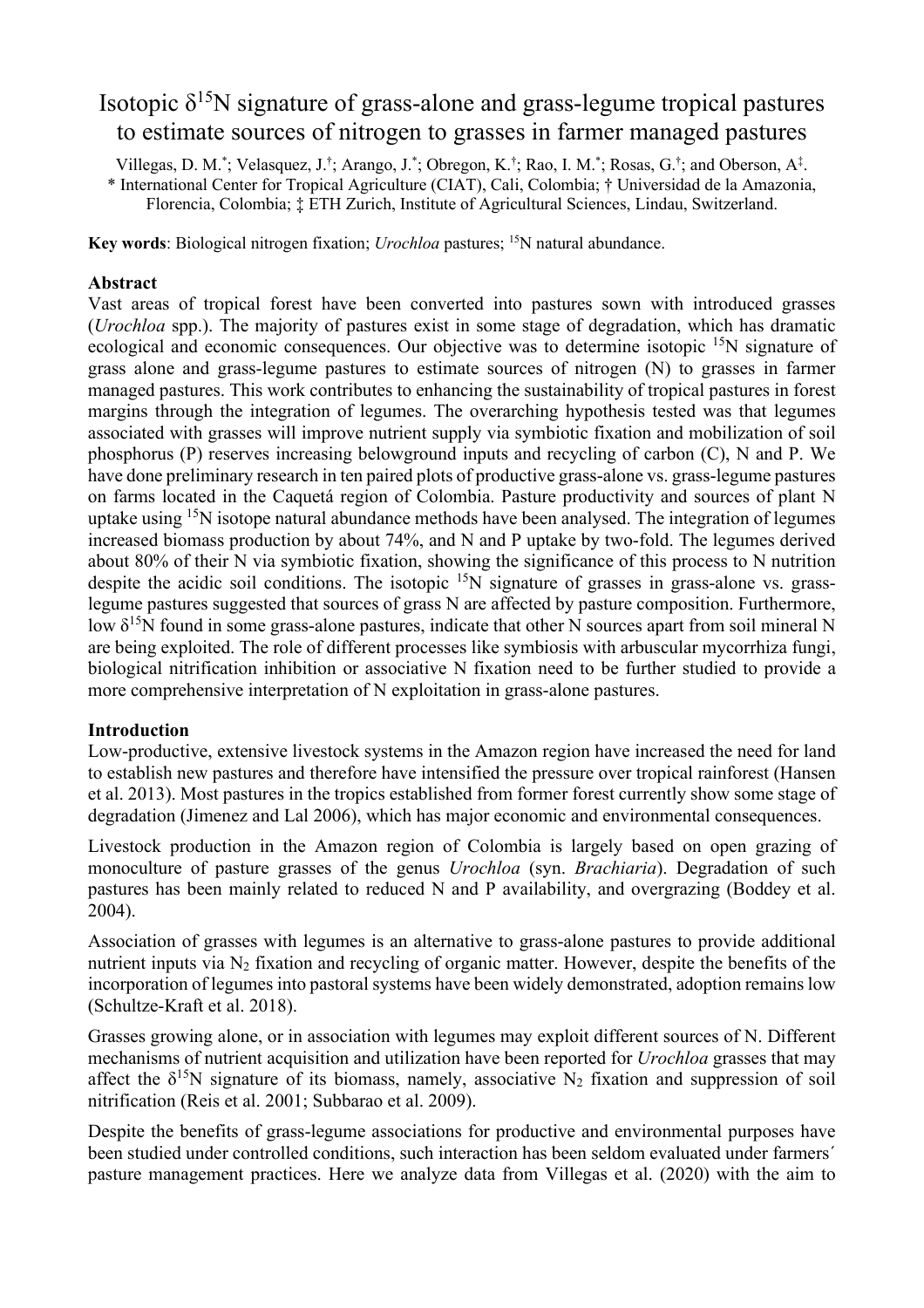determine the isotopic <sup>15</sup>N signature of grass alone and grass-legume pastures to estimate sources of N to grasses in farmers´ fields in the Amazon region of Colombia.

# **Methods and Study Site**

The experiment was carried out in farms of the Caquetá department of Colombia, located in the Amazon piedmont of the eastern Andean region. Ten paired grass-alone and grass-legume plots in neighbour pastures were selected in six farms, which were between 16 to 32 years of age after establishment.

Within each plot, in May 2019, a 5 m  $\times$  5 m area was delimited and fenced to avoid animal intervention,  $1 \text{ m}^2$  of plant aboveground biomass was cut to soil level and let to recover for 45 days. After the recovery period of the pasture, plant living material was harvested and split into four types: principal grass, secondary grass, legumes, and forbs. A separate plant litter sample was also collected. Soil (0–10 cm depth) was sampled from different points inside the plot and a composite sample was analysed. Grasses evaluated in the farms were *Urochloa humidicola*, *U. brizantha*, and *U. decumbens* alone or in association with forage legumes of either *Arachis pintoi* or *Pueraria phaseoloides*. Plant samples were oven-dried at 60°C for 72 h to determine dry matter content and were ground to a fine powder for analysis. Soils were air-dried for 48 h and sieved to 2 mm particle size.

Plants and soils were analysed for total N, and  $15N/14N$  isotopic ratio by dry combustion using an NCS elemental analyser coupled to an Isotope Ratio Mass spectrometer (Vario PYRO cube, Elementar, Germany and IsoPrime100 IRMS, Isoprime, United Kingdom) at ETH Zurich, Eschikon, Switzerland. Total P concentration in plant tissue was determined by microwave digestion with nitric acid and colorimetric determination by the malachite green method (Ohno and Zibilske 1991). N and P uptake per plant type were calculated multiplying the individual nutrient concentration by the biomass production per m<sup>2</sup>. Total nutrient uptake was determined adding the nutrient uptake of each botanical fraction except plant litter in 1 m<sup>2</sup>. The weighted  $\delta^{15}N$  of the pastures (on a m<sup>2</sup> basis) was determined multiplying the  $\delta^{15}N$  of each plant type by their N uptake, and the final result was divided by the total N uptake of the pasture.

The N derived from the atmosphere (%Ndfa) was determined by the  $15N$  natural abundance method described by Unkovich et al. (2008). Forbs growing in the grass-alone plots were used as non-Nfixing reference plants.

The data were analyzed by linear mixed-effect models considering pasture type and plant type as fixed factors and farm as a random effect. All statistical analysis was performed in R v3.4.4.

For further details on the methods and formulas used for calculations see Villegas et al. (2020).

#### **Results**

#### *Plant biomass production and nutrient uptake*

The association of grass-legume pastures produced 74% more plant biomass and showed two times greater N and P uptake compared to the grass-alone pastures (Table 1). In grass-legume pastures, legumes showed twice the N concentration observed in grasses, but no difference was observed for P concentration in shoot tissue. Weighted N concentration of grass-legume association was significantly higher than that of grass-alone pasture. Such results were observed with an average grass-legume ratio of 65:35 of the total biomass found in the grass-legume pastures. Lower abundance of forbs (undesirable species) was found in the grass-legume than the grass-alone pastures. The nutrient concentration of plant litter was similar among both pasture types (results not shown).

**Table 1.** Plant biomass production, nutrient uptake and N isotopic signature in grass-alone and grass-legume pastures. Values in parentheses represent the standard deviation of the mean,  $n = 10$  for grass-alone and  $n = 8$  for grass-legume pastures. Different letters denote statistical differences according to the TukeyHSD test ( $\alpha$  = 0.05).

| Pasture type | Dry matter<br>productivity<br>$(\text{kg m}^2)$ | N uptake<br>$(g m^{-2})$ | P uptake<br>$(g m^{-2})$ | Total N in<br>principal | Total N in<br>legume<br>$(g \text{ kg}^{-1})$ | Weighted<br>$\delta^{15}$ N<br>$\frac{9}{00}$ |
|--------------|-------------------------------------------------|--------------------------|--------------------------|-------------------------|-----------------------------------------------|-----------------------------------------------|
|--------------|-------------------------------------------------|--------------------------|--------------------------|-------------------------|-----------------------------------------------|-----------------------------------------------|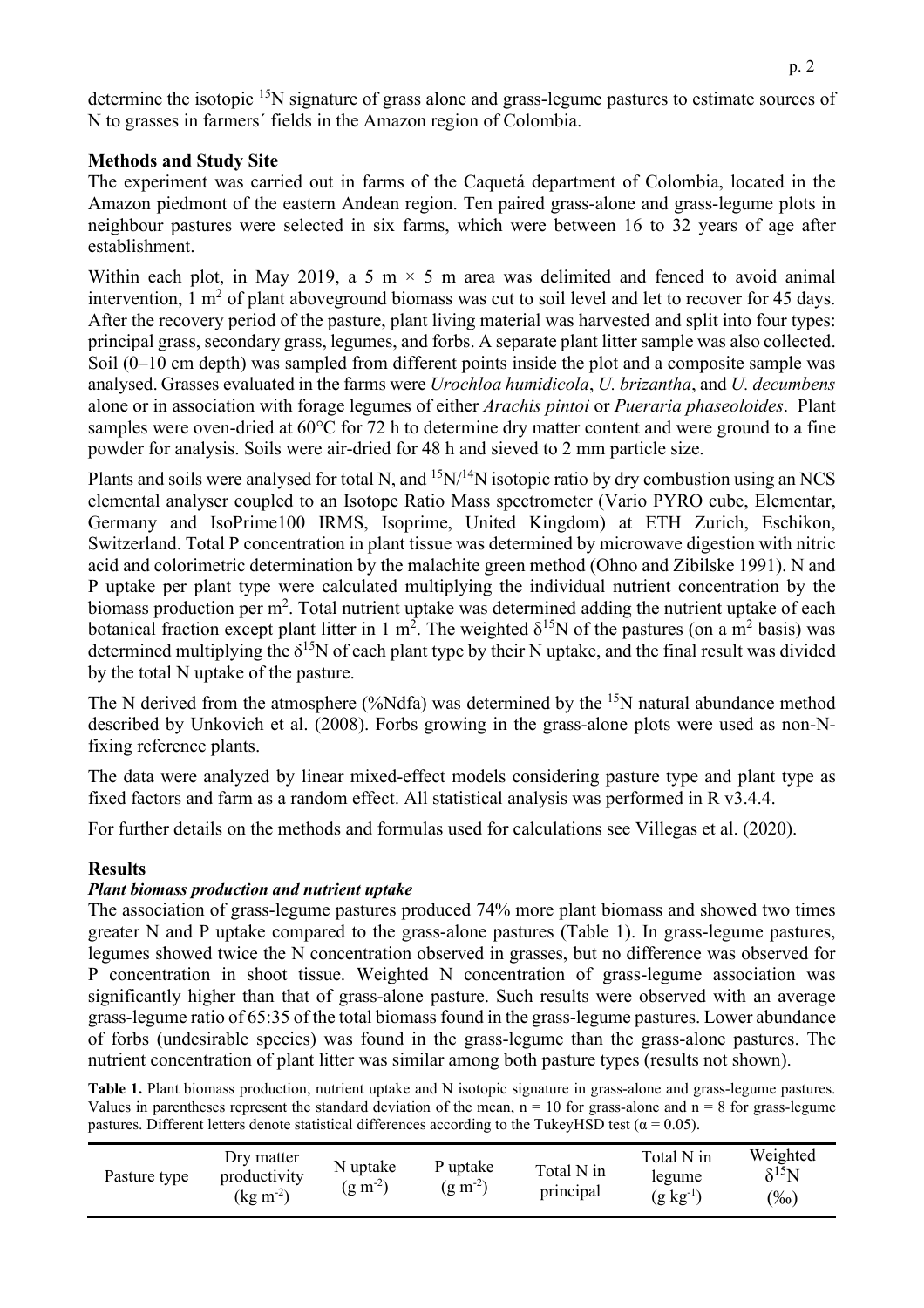|              |                                          | grass<br>$(g \, kg^{-1})$ |                          |            |                |           |  |  |
|--------------|------------------------------------------|---------------------------|--------------------------|------------|----------------|-----------|--|--|
| Grass-alone  | 62.4(43.2)a                              |                           | $0.8(0.5)a$ 0.07 (0.05)a | 14.9(3.5)a | $\blacksquare$ | 4.6(2.9)a |  |  |
| Grass-legume | $107.8(41.8)b$ $2.2(1.3)b$ $0.14(0.08)b$ |                           |                          | 14.8(3.5)a | 27.8(3.3)      | 2.1(1.7)b |  |  |

#### *Legume-N derived from the atmosphere*

Two legume species were identified in the evaluated farms: *Pueraria phaseoloides* and *Arachis pintoi*. The calculated %Ndfa for *P. phaseoloides* was 83.7%, while it was 67.5% for *A. pintoi*. The amount of N fixed in legumes' biomass was estimated up to 3.7 g N  $m^{-2}$ .

## *Isotopic δ15N signature of pasture components*

The weighted  $\delta^{15}N$  of the combined biomass of the grass-alone swards was 4.6‰, and it was 2.1‰ for grass-legume swards. The  $\delta^{15}N$  signature of the soil or separate plant types was not statistically different between both pasture types. Significant differences were observed in the  $\delta^{15}N$  signature among plant species (Figure 1). For the grasses, the highest  $\delta^{15}N$  signature observed was that of *U*. *decumbens*, followed by *U. brizantha* and *U. humidicola.* Regarding legumes, the  $\delta^{15}N$  signature of *P. phaseoloides* was significantly higher than that of *A. pintoi.* The  $\delta^{15}N$  signature of grasses was highly variable, ranging from −1.2 to 8.9‰. Variation was higher in grass-alone than in grass-legume pastures, and higher in *U. humidicola* compared to the other grass species.



**Figure 1.**  $\delta^{15}$ N signature of principal grasses, legumes, forbs and soil in grass-alone and grass-legume pastures.

#### **Discussion**

Association of grass-legume pastures outperformed grass-alone pastures both in terms of plant biomass production, and nutrients uptake. The weighted  $\delta^{15}N$  of grass-legume pastures was significantly lower than that of grass-alone pastures, and N fixation was estimated at around 80% by associated legumes. A legume proportion of 20 to 45% of total dry matter has been estimated to cover N requirement of pasture growth in the tropics (Thomas 1992), being animal excreta and litter decomposition the main N transfer pathways (Dubeux et al. 2015). Our findings suggest that grasses in the grass-legume plots might have benefited from atmospheric-N fixed by legumes to cover N demand.

Variation of the  $\delta^{15}N$  signature of grasses was higher in the grass-alone than in grass-legume pastures. This may indicate that grasses exploit different N sources when they are cultivated alone, than when associated with legumes. The capacity of certain tropical grasses to obtain atmospheric N has been well documented (Reis et al. 2001), and it is known that *Urochloa* grasses may obtain around 20% of N from the atmosphere, a process that may alter the  $\delta^{15}N$  signature of its biomass. On the other hand, low  $\delta^{15}N$  signatures have been also related to biological nitrification inhibition (BNI) in *U*.